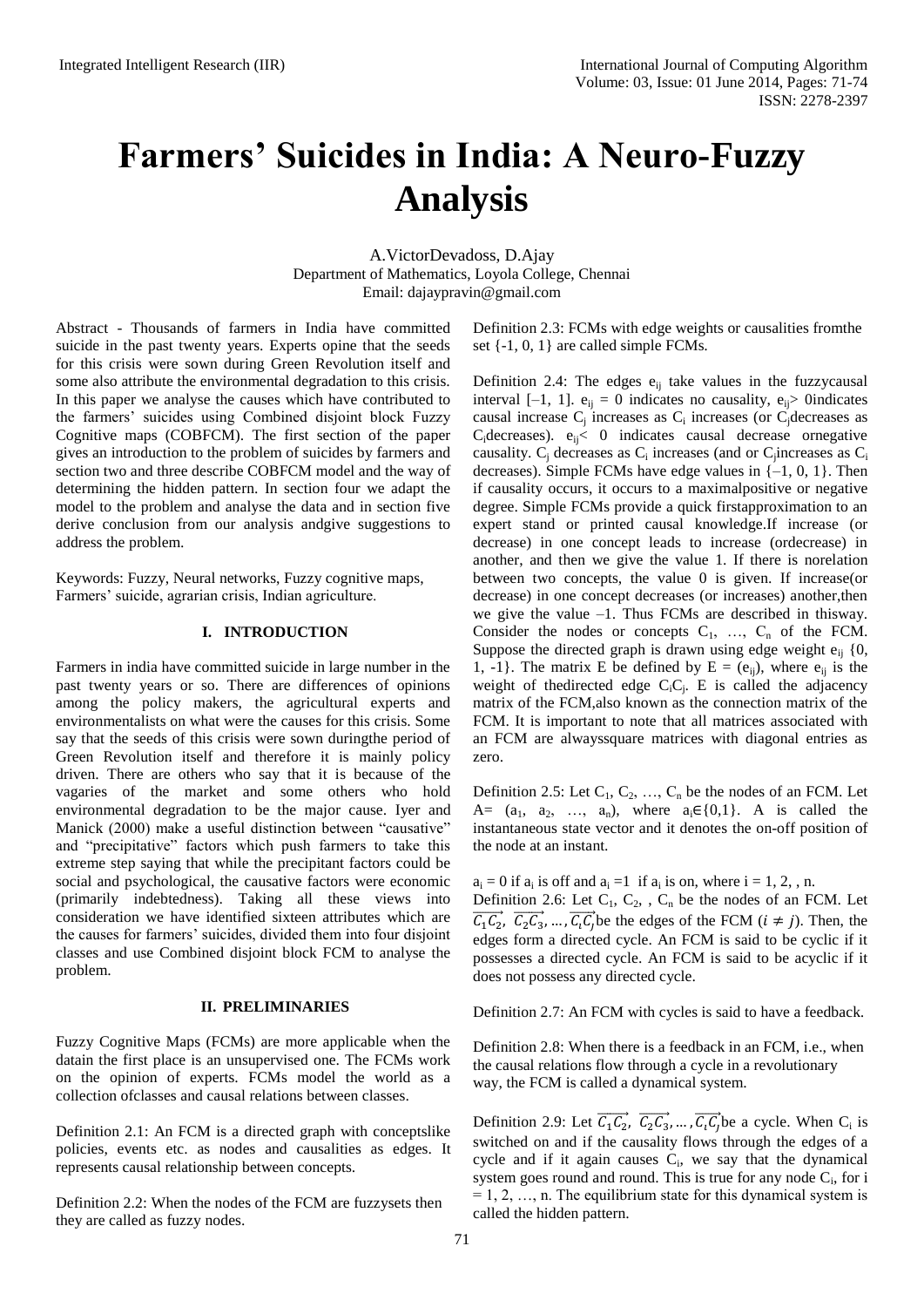Definition 2.10: If the equilibrium state of a dynamical system is a unique state vector, then it is called a fixed point. Consider a FCM with  $C_1, C_2, \ldots, C_n$  as nodes. For example let us start the dynamical system by switching on  $C_1$ . Let us assume that the FCM settles down with  $C_1$  and  $C_n$ on, i.e. the state vector remains as  $(1, 0, 0, ..., 0, 1)$ . This state vector $(1, 0, 0, ..., 0, 1)$ is called the fixed point.

Definition 2.11: If the FCM settles down with a state vector repeating in the form  $A_1 \rightarrow A_2 \rightarrow \dots \rightarrow A_i \rightarrow A_1$ , then this equilibrium is called limit cycle.

Definition 2.12: Finite number of FCMs can be combined together to produce the joint effect of all the FCMs. Let  $E_1$ ,  $E_2, \ldots, E_p$  be adjacency matrices of the FCMs with nodes  $C_1, C_2$ , , C<sub>n</sub>, then the combined FCM is got by adding all the adjacency matrices  $E_1$ ,  $E_2$ ,...,  $E_p$ . We denote the combined FCM adjacency matrix by  $E = E_1 + E_2 + ... + E_p$ .

Definition 2.13: Let P be the problem under investigation. Let  ${C_1, C_2, ..., C_n}$  be n concepts associated with P (n very large). Now divide the number of concepts  $\{C_1, C_2, ..., C_n\}$  into classes  $S_1$ , ...,  $S_t$  where the classes are such that

(i)  $S_i \cap S_{i+1} = \emptyset$  where (i = 1, 2, ..., t-1)  $(ii) \cup S_i = \{C_1, C_2, ..., C_n\}$ (iii)  $|S_i| = |S_j|$  if  $i \neq j$  in general.

Definition 2.14: Suppose  $A = (a_1, \ldots, a_n)$  is a vector which is passed into a dynamical system E. Then  $AE = (a'_1, a'_2, ..., a'_n)$ . After thresholding and updating the vector suppose we get( $b_1, b_2, ..., b_n$ ). We denote that by( $a'_1, a'_2, ..., a'_n$ )  $\rightarrow$  $(b_1, b_2, ..., b_n)$ . Thus the symbol means that the resultant vector has been thresholded and updated. FCMs have several advantages as well as some disadvantages. The main advantage of this method it is simple. It functions on expert's opinion. When the data happens to be an unsupervised one the FCM comes handy. This is the only known fuzzy technique that gives the hidden pattern of the situation. As we have a very well known theory, which states that the strength of the data depends on the number of experts' opinion we can use combined FCMs with several experts' opinions. At the same time the disadvantage of the combined FCM is when the weightages are 1 and  $-1$  for the same C<sub>i</sub>C<sub>j</sub>, we have the sum adding to zero thus at all times the connection matrices  $E_1, \ldots$ ,  $E_k$  may not be comfortable for addition. This problem will be easily overcome if the FCM entries are only 0 and 1.

#### **III. METHOD OF DETERMINING THEHIDDEN PATTERN**

Let  $C_1$ ,  $C_2$ ,.,  $C_n$  be the nodes of an FCM, with feedback. Let E bethe associated adjacency matrix. Let us find the hidden patternwhen  $C_1$  is switched on. When an input is given as the vector  $A_1 = (1, 0, 0, \ldots, 0)$ , the data should pass through the relation matrixE. This is done by multiplying  $A_1$  by the matrix E. Let  $A_1E = (a_1, a_2, ..., a_n)$  with the threshold operation that is by replacing a<sub>i</sub>by 1 if a<sub>i</sub>>k and a<sub>i</sub> by 0 if a<sub>i</sub>< k (k is a suitable positiveinteger).We update the resulting concept, the concept  $C_1$  is included in the updated vector by making the first coordinate as1 in the resulting vector. Suppose  $A_1E \rightarrow A_2$  then consider  $A_2E$  and repeat the same procedure. This procedure is repeated tillwe get a limit cycle or a fixed point.

## **IV. ADAPTATION OF COBFCM TO THE PROBLEM**

Using the linguistic questionnaire and the experts opinion we have taken the following twelve concepts  ${C_1, C_2, ..., C_{16}}$ . These concepts are taken as the main nodes for our problem.

 $C_1$  – Indebtedness

 $C_2$  – Liberalisation policies

 $C_3$  – Changed cropping pattern

 $C_4$  – Growing costs of cultivation

 $C_5$  – Lack of remunerative prices

- $C_6$  Decline in public investment
- $C_7$  Break up of joint families

 $C_8$  – Uncertainty of crop yield

 $C_9$  – Fluctuation in the prices of agricultural produce

 $C_{10}$  – Lack of helplines to counsel the farmers in despair

 $C_{11}$  – Role of middle men (traders, money lenders, etc.)

 $C_{12}$  – Commercialisation and mechanisation of agriculture

 $C_{13}$  – Frequent droughts or floods

 $C_{14}$  – Greater dependence of on monetized inputs such as seeds, fertilizer and pesticide

 $C_{15}$  – Withdrawal of institutional support

 $C_{16}$  – Depletion of ground water resources; lack of soil conservation.

Let us consider the twelve concepts  $\{C_1, C_2, ..., C_{16}\}$ . We divide these concepts into cyclic way of classes, each having just four or five concepts in the following way:  $S_1 = \{C_2, C_5, C_6, C_{12}\},\$  $S_2 = \{C_3, C_4, C_9, C_{11}\}, S_3 = \{C_8, C_{13}, C_{14}, C_{16}\}, S_4 = \{C_1, C_7,$  $C_{10}$ ,  $C_{15}$ . The directed graph and the relation matrix for the class  $S_1 = \{C_2, C_5, C_6, C_{12}\}\$ given by the expert are as follows:



The directed graph and the relation matrix for the class  $S_2 =$  ${C_3, C_4, C_9, C_{11}}$  given by the expert are as follows:

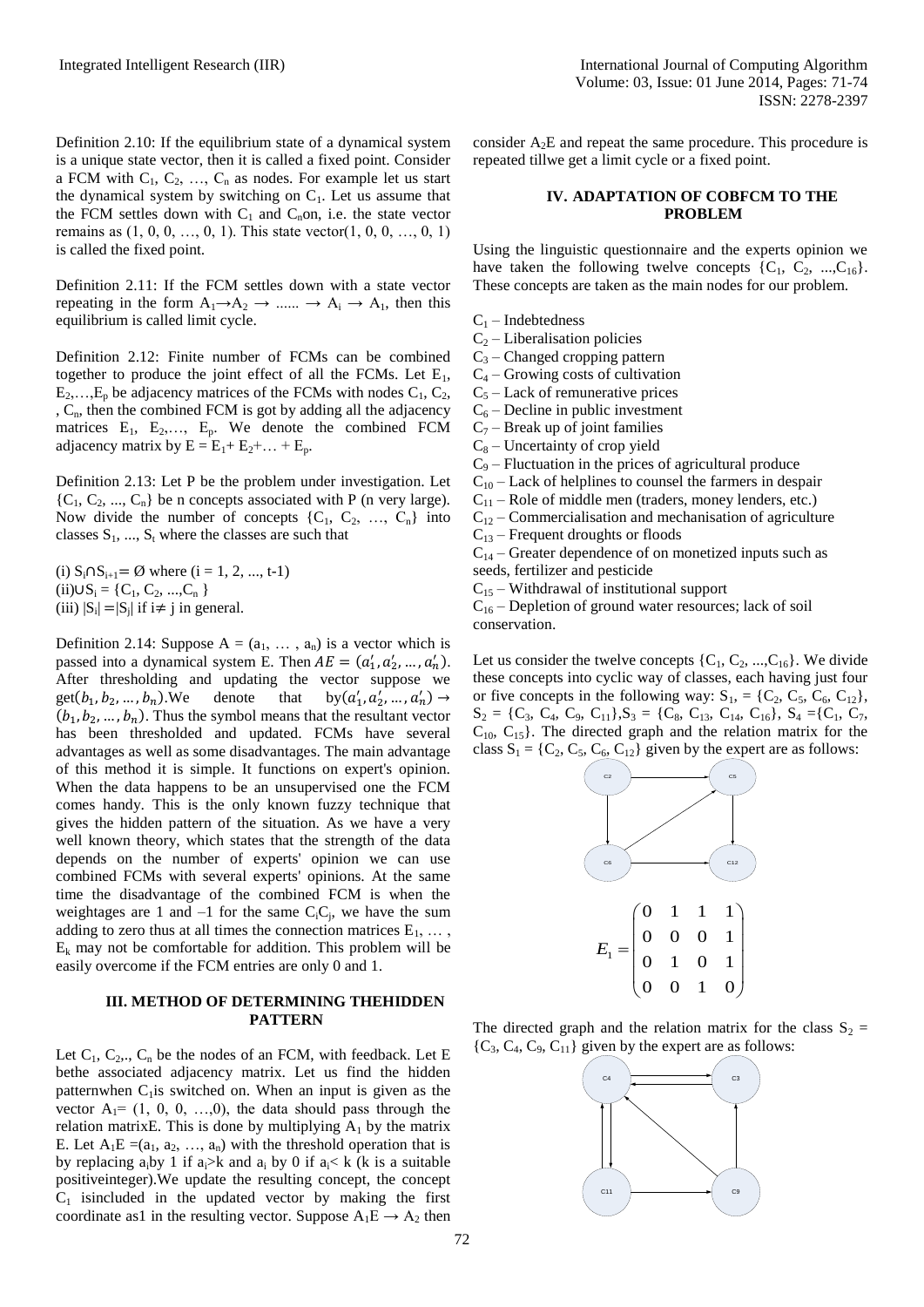$$
E_2 = \begin{pmatrix} 0 & 1 & 0 & 0 \\ 1 & 0 & 0 & 1 \\ 1 & 1 & 0 & 0 \\ 0 & 1 & 1 & 0 \end{pmatrix}
$$

The directed graph and the relation matrix for the class  $S_3$  =  ${C_8, C_{13}, C_{14}, C_{16}}$  given by the expert are as follows:



The directed graph and the relation matrix for the class  $S_4$  =  ${C_1, C_7, C_{10}, C_{15}}$  given by the expert are as follows:



The combined directed graph and the combined overlapping block FCM matrix M are given below:

|       | $\alpha$ matrix in are given below. |                |                  |                  |                  |                  |                  |                  |                  |                  |                  |                  |                  |                  |                  |              |
|-------|-------------------------------------|----------------|------------------|------------------|------------------|------------------|------------------|------------------|------------------|------------------|------------------|------------------|------------------|------------------|------------------|--------------|
|       | $\overline{0}$                      | 0              | $\Omega$         | $\Omega$         | 0                | 0                | $\mathbf{0}$     | 0                | $\theta$         | $\theta$         | $\mathbf{0}$     | 0                | 0                | 0                | $\theta$         | $\theta$     |
| $M =$ | $\boldsymbol{0}$                    | 0              | $\boldsymbol{0}$ | $\mathbf{0}$     | 1                | 1                | 0                | $\boldsymbol{0}$ | $\mathbf{0}$     | $\theta$         | $\boldsymbol{0}$ | 1                | $\mathbf{0}$     | $\theta$         | $\Omega$         | $\Omega$     |
|       | $\overline{0}$                      | 0              | $\theta$         | 1                | $\mathbf{0}$     | 0                | $\boldsymbol{0}$ | $\boldsymbol{0}$ | 0                | $\boldsymbol{0}$ | $\boldsymbol{0}$ | $\boldsymbol{0}$ | $\mathbf{0}$     | 0                | $\theta$         | $\Omega$     |
|       | $\boldsymbol{0}$                    | $\theta$       | 1                | $\theta$         | $\mathbf{0}$     | 0                | 0                | $\boldsymbol{0}$ | 0                | $\boldsymbol{0}$ | 1                | $\boldsymbol{0}$ | $\mathbf{0}$     | $\theta$         | $\theta$         | 0            |
|       | $\mathbf{0}$                        | $\theta$       | 0                | $\theta$         | $\theta$         | 0                | $\boldsymbol{0}$ | $\mathbf{0}$     | 0                | $\theta$         | $\theta$         | 1                | $\theta$         | 0                | 0                | 0            |
|       | $\mathbf{0}$                        | 0              | 0                | $\theta$         | 1                | 0                | 0                | 0                | $\theta$         | $\theta$         | $\boldsymbol{0}$ | 1                | $\mathbf{0}$     | 0                | $\theta$         | 0            |
|       | $\mathbf{1}$                        | 0              | $\boldsymbol{0}$ | $\boldsymbol{0}$ | 0                | 0                | $\boldsymbol{0}$ | 0                | $\mathbf{0}$     | 1                | 0                | 0                | $\mathbf{0}$     | 0                | $\theta$         | $\Omega$     |
|       | $\overline{0}$                      | $\overline{0}$ | 0                | $\boldsymbol{0}$ | $\boldsymbol{0}$ | $\boldsymbol{0}$ | $\boldsymbol{0}$ | $\boldsymbol{0}$ | $\boldsymbol{0}$ | $\boldsymbol{0}$ | $\boldsymbol{0}$ | $\boldsymbol{0}$ | $\boldsymbol{0}$ | 1                | $\boldsymbol{0}$ | $\Omega$     |
|       | $\theta$                            | $\mathbf{0}$   | 1                | 1                | 0                | $\boldsymbol{0}$ | $\boldsymbol{0}$ | $\boldsymbol{0}$ | $\mathbf{0}$     | $\boldsymbol{0}$ | 0                | $\mathbf{0}$     | $\mathbf{0}$     | $\theta$         | $\theta$         | $\Omega$     |
|       | 1                                   | $\mathbf{0}$   | $\boldsymbol{0}$ | $\theta$         | $\boldsymbol{0}$ | $\boldsymbol{0}$ | $\boldsymbol{0}$ | $\boldsymbol{0}$ | $\theta$         | $\theta$         | $\boldsymbol{0}$ | $\boldsymbol{0}$ | $\mathbf{0}$     | 0                | $\theta$         | $\mathbf{0}$ |
|       | $\mathbf{0}$                        | 0              | 0                | 1                | 0                | 0                | 0                | 0                | 1                | 0                | 0                | 0                | $\mathbf{0}$     | 0                | $\theta$         | $\mathbf{0}$ |
|       | $\boldsymbol{0}$                    | 0              | $\theta$         | 0                | $\mathbf{0}$     | 1                | 0                | $\boldsymbol{0}$ | 0                | $\boldsymbol{0}$ | $\mathbf{0}$     | $\boldsymbol{0}$ | $\mathbf{0}$     | 0                | $\theta$         | 0            |
|       | $\mathbf{0}$                        | $\theta$       | $\theta$         | $\theta$         | $\theta$         | 0                | 0                | 1                | 0                | $\mathbf{0}$     | $\theta$         | $\mathbf{0}$     | $\mathbf{0}$     | $\theta$         | $\theta$         | 1            |
|       | $\mathbf{0}$                        | $\theta$       | 0                | $\Omega$         | 0                | $\mathbf{0}$     | 0                | 0                | $\mathbf{0}$     | 0                | $\mathbf{0}$     | $\boldsymbol{0}$ | $\mathbf{0}$     | $\boldsymbol{0}$ | 0                | $\Omega$     |
|       | $\mathbf{1}$                        | $\theta$       | $\boldsymbol{0}$ | $\mathbf{0}$     | 0                | 0                | $\boldsymbol{0}$ | 0                | $\boldsymbol{0}$ | 1                | 0                | $\boldsymbol{0}$ | $\boldsymbol{0}$ | $\theta$         | $\theta$         | $\theta$     |
|       | 0                                   | $\theta$       | 0                | $\theta$         | 0                | $\boldsymbol{0}$ | 0                | $\mathbf{1}$     | $\boldsymbol{0}$ | $\boldsymbol{0}$ | 0                | 0                | $\boldsymbol{0}$ | 0                | 0                |              |

Now using the matrix M of the combined overlap block FCM, we determine the hidden pattern. Suppose that the concept  $C_3$ is in ON state and all other nodes are in OFF state. Let the initial input vector be  $C_3 = (0\ 0\ 1\ 0\ 0\ 0\ 0\ 0\ 0\ 0\ 0\ 0\ 0\ 0\ 0)$ , where Changed cropping pattern is taken as ON state and all other nodes are in OFF state.

The effect of  $C_3$  on the dynamical system M is given by:

 $C_3M = (0 0 0 1 0 0 0 0 0 0 0 0 0 0 0)$  $\rightarrow$  (0 0 1 1 0 0 0 0 0 0 0 0 0 0 0 0) = X<sub>1</sub>  $X_1M = (0 0 1 1 0 0 0 0 0 0 1 0 0 0 0)$  $\leftrightarrow$  (0 0 1 1 0 0 0 0 0 0 1 0 0 0 0 0) = X<sub>2</sub>  $X_2M = (0 0 1 2 0 0 0 0 1 0 1 0 0 0 0 0)$  $\rightarrow$  (0 0 1 1 0 0 0 0 1 0 1 0 0 0 0 0) = X<sub>3</sub>  $X_3M = (0 0 2 3 0 0 0 0 1 0 1 0 0 0 0)$  $\rightarrow$  (0 0 1 1 0 0 0 0 1 0 1 0 0 0 0 0) = X<sub>3</sub>

Therefore  $X_3$  is the hidden pattern, which is also the fixed point.The following table gives different fixed points that we get for different input vectors.

| Input vector       | Hidden pattern     |
|--------------------|--------------------|
| (1000000000000000) | (100000000000000)  |
| (010000000000000)  | (0100110000010000) |
| (001000000000000)  | (0011000010100000) |
| (0001000000000000) | (0011000010100000) |
| (0000100000000000) | (0000110000010000) |
| (0000010000000000) | (0000110000010000) |
| (0000001000000000) | (1000001001000000) |
| (0000000100000000) | (0000000100000100) |
| (0000000010000000) | (0011000010100000) |
| (0000000001000000) | (1000000001000000) |
| (0000000000100000) | (0011000010100000) |
| (0000000000010000) | (0000110000010000) |
| (0000000000001000) | (0000000100001101) |
| (0000000000000100) | (0000000000000100) |
| (0000000000000010) | (1000000001000010) |
| (0000000000000001) | (0000000100000101) |

#### **V. CONCLUSION AND SUGGESTIONS**

From the table above it can be observed that when one of the attributes  $C_2$ ,  $C_3$ ,  $C_4$ ,  $C_9$ ,  $C_{11}$  and  $C_{13}$  is kept in ON state it induces more number of other attributes to be ON state. Therefore it can be said that these six attributes play a lead role in worsening the condition of the farmers and push them to commit suicide. In order to address this phenomenon of farmers' suicides the policy makers should reverse their policies as liberalization has worsened the situation by pushing farmers prematurely into global market without creating level field. Growing costs of cultivation should be controlled and the seed and pesticides should be provided to the farmers at subsidized rates. The role of traders and seed companies in manipulating the market condition to their favour should be